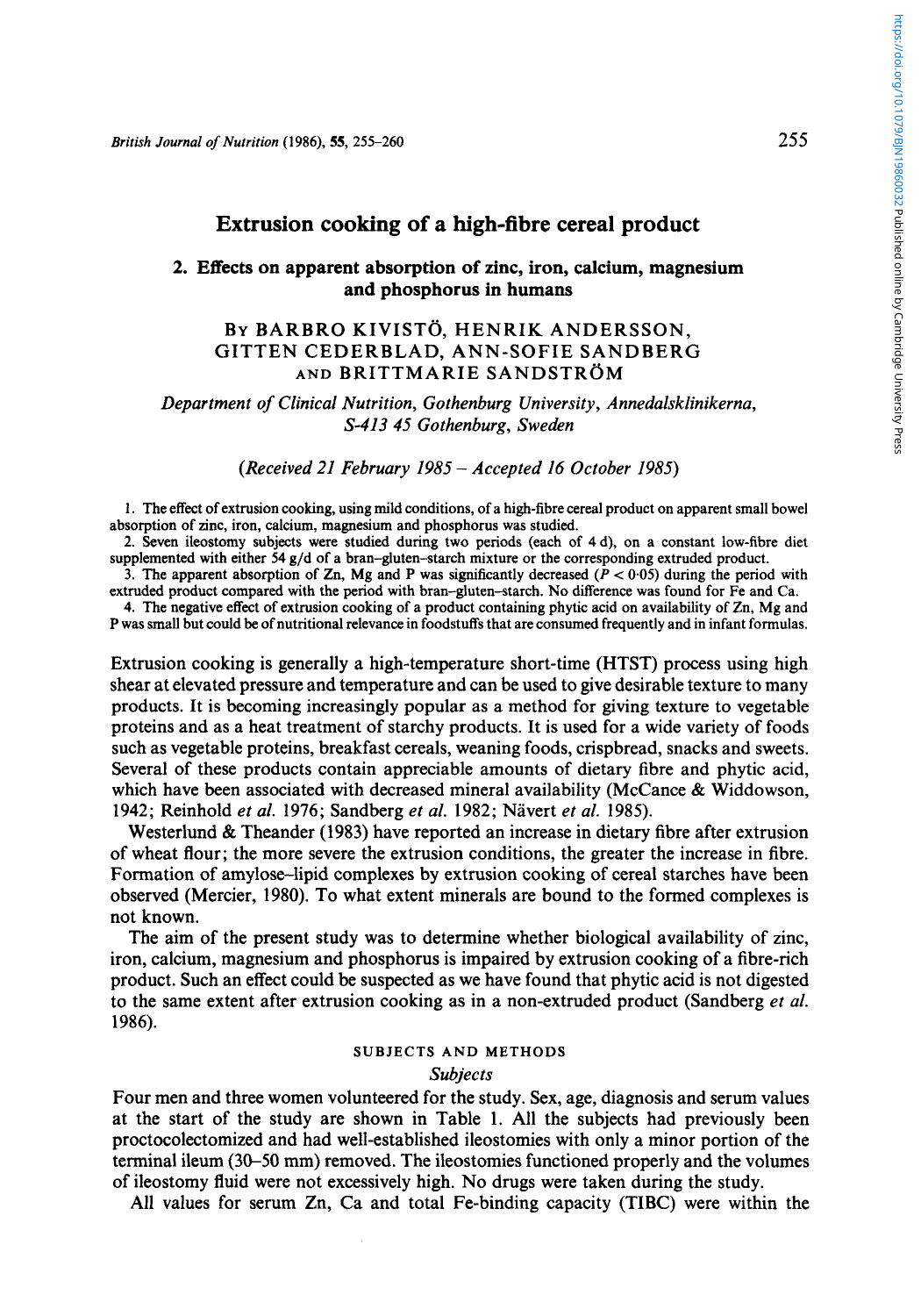| Subject<br>ġ | Sex         | Age<br>(years) | Diagnosis                             | $\frac{\text{Zinc}}{\text{(mmol/l)}}$<br>15<br>13 | $\left(\frac{\text{Im}\sigma}{\text{Im}\sigma}\right)$<br>$\left(\frac{\text{Im}\sigma}{\text{Im}\sigma}\right)$<br>$\frac{\text{Im}\sigma}{\text{Im}\sigma}$<br>$\frac{\text{Im}\sigma}{\text{Im}\sigma}$<br>$\frac{\text{Im}\sigma}{\text{Im}\sigma}$<br>$\frac{\text{Im}\sigma}{\text{Im}\sigma}$ | Magnesium<br>( <i>immed</i> )<br>$(3.8)$<br>$(3.8)$<br>$(3.8)$<br>$(3.8)$<br>$(3.8)$<br>$(3.8)$<br>$(3.8)$<br>$(3.7)$<br>$(3.7)$ | $\begin{array}{c} \rm{Phosphorus} \\ \rm{(mmo1/l)} \end{array}$ | <b>HEC</b><br><i>ST</i><br><i>ST</i><br><i>ST</i><br><i>ST</i><br><i>ST</i><br><i>ST</i><br><i>ST</i><br><i>ST</i><br><i>ST</i><br><i>ST</i><br><i>ST</i><br><i>ST</i><br><i>ST</i> |
|--------------|-------------|----------------|---------------------------------------|---------------------------------------------------|------------------------------------------------------------------------------------------------------------------------------------------------------------------------------------------------------------------------------------------------------------------------------------------------------|----------------------------------------------------------------------------------------------------------------------------------|-----------------------------------------------------------------|-------------------------------------------------------------------------------------------------------------------------------------------------------------------------------------|
|              |             |                | 'Icerative colitis                    |                                                   |                                                                                                                                                                                                                                                                                                      |                                                                                                                                  |                                                                 |                                                                                                                                                                                     |
|              |             |                |                                       |                                                   |                                                                                                                                                                                                                                                                                                      |                                                                                                                                  |                                                                 |                                                                                                                                                                                     |
|              |             | ននទុននន        | Crohn's colitis<br>Uleerative colitis |                                                   |                                                                                                                                                                                                                                                                                                      |                                                                                                                                  |                                                                 |                                                                                                                                                                                     |
|              |             |                |                                       |                                                   |                                                                                                                                                                                                                                                                                                      |                                                                                                                                  |                                                                 |                                                                                                                                                                                     |
|              |             |                | Ulcerative colitis<br>Crohn's colitis |                                                   |                                                                                                                                                                                                                                                                                                      |                                                                                                                                  |                                                                 |                                                                                                                                                                                     |
|              |             |                | Crohn's colitis<br>Crohn's colitis    |                                                   |                                                                                                                                                                                                                                                                                                      |                                                                                                                                  |                                                                 |                                                                                                                                                                                     |
|              | 50 O+ O+ O+ |                |                                       |                                                   |                                                                                                                                                                                                                                                                                                      |                                                                                                                                  |                                                                 |                                                                                                                                                                                     |
| eference     |             |                | I                                     | 152   25                                          |                                                                                                                                                                                                                                                                                                      |                                                                                                                                  | $-2289$<br>$-289$<br>$-59$<br>$-19$<br>$-14$<br>$-14$           |                                                                                                                                                                                     |
| alues        |             |                |                                       | $8 - 18$                                          |                                                                                                                                                                                                                                                                                                      |                                                                                                                                  |                                                                 |                                                                                                                                                                                     |

Table 1. Sex, age, diagnosis, blood-haemoglobin (B-Hb) and serum values of the ileostomy subjects **Table 1.** *Sex, age, diagnosis, blood-haemogiobin (B-Hb) and serum values of lhe ileostomy subjects* 

**TIBC, Total Fe-binding capacity.**  TIBC, Total Fe-binding capacity.

#### .<br>ОТНЕ  $\mathbf{D}$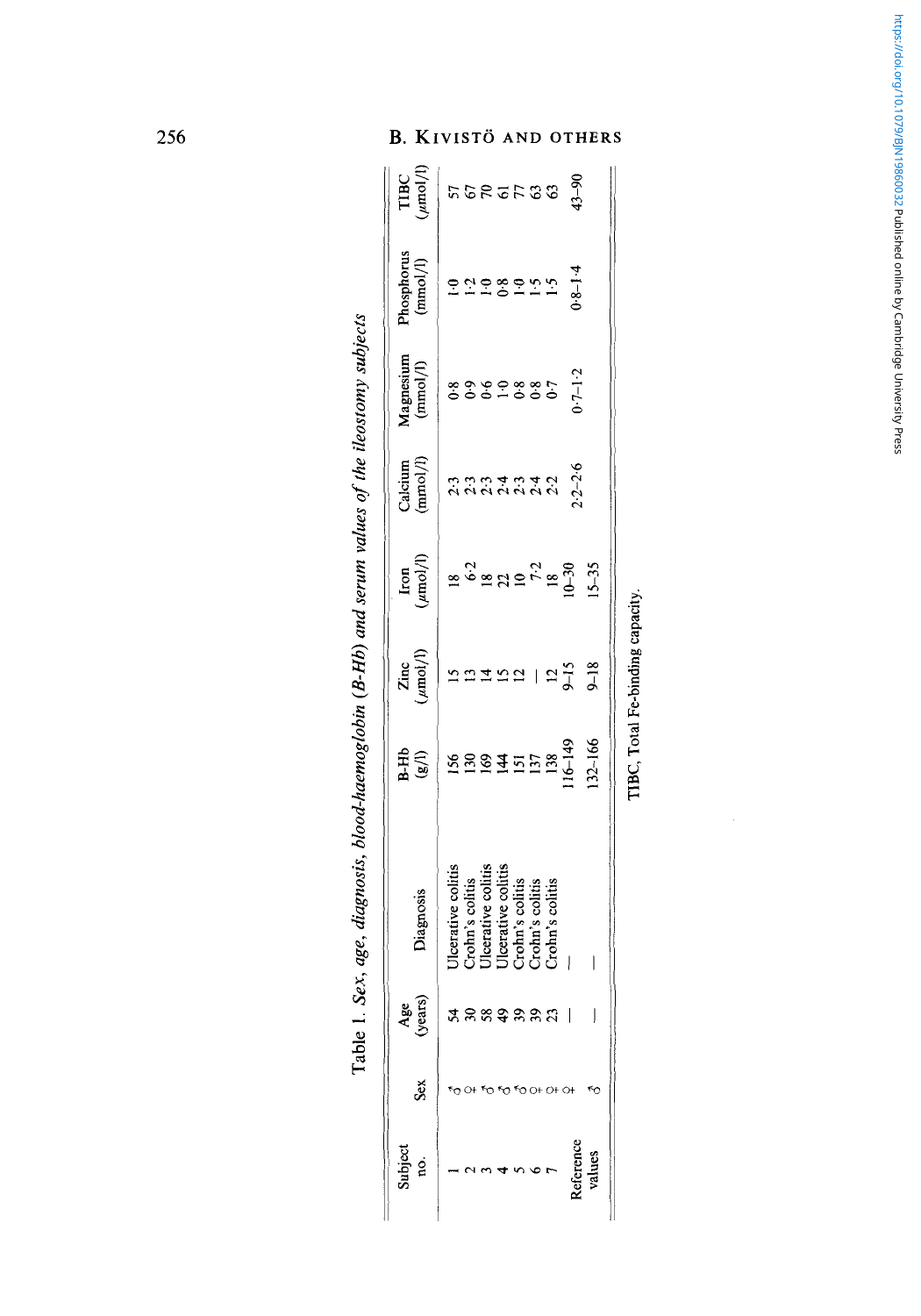*Extrusion cooking and mineral absorption* **257** 

reference ranges. Three subjects had low serum Fe values, but fell within the reference range for TIBC and haemoglobin (Hb).

### *Experimental model*

Each subject was studied for two 4d periods eating a constant low-fibre diet with the addition of either **54** g/d of a bran-gluten-starch mixture (period **A)** or the corresponding extruded product (period B) as described previously (Sandberg *et al.* **1986).** The subjects were weighed at the start and end of each period and fasting blood samples were obtained at the beginning of the study for Zn, Fe, Ca, Mg, P, TIBC and Hb analyses. The volunteers collected all ileostomy contents during the two periods. They changed ileostomy bags every **2** h except for the bag used during the night, which was kept until the morning. Each bag was immediately sealed and frozen in a vessel containing dry-ice kept by the volunteer. The deep-frozen ileostomy bags were delivered to the laboratory daily. The contents of each bag were freeze-dried in the ileostomy bag. The freeze-dried ilestomy contents from each separate day were pooled and homogenized and portions taken for analysis.

### *Diets*

The same daily menu was served each day during the two periods. The diet was a constant low-fibre diet with the addition of **32.4** g wheat starch, 16.2 g wheat bran and **5.4** g gluten (period **A)** or 54 g of the extruded bread-like product (period B). Gluten and starch were mixed and heated with rice for 5 min to permit gelatinization of the starch. Just before serving, the bran was added. The extrusion was done using mild conditions. For details of the diet and the extrusion cooking, see Sandberg *et al.* (1986). All food was prepared in advance in the metabolic-ward kitchen and care was taken not to contaminate the food with minerals. The utensils used for preparing the meals were made of plastic, Teflon or stainless steel. Only deionized water was allowed for cooking purposes. Windows and doors to the metabolic-ward kitchen were kept closed during preparation of the food to keep the kitchen as free from dust as possible and no food was left uncovered longer than necessary. Each subject was given daily **2** litres deionized water in a plastic bottle for drinking. The individual food portions were kcpt frozen and reheated in aluminium vessels. The subjects were instructed to bring back any uneaten food.

Two duplicate portions of the daily menu of each period per subject were homogenized and freeze-dried and portions taken for analysis.

#### *Chemical analyses*

Portions of the freeze-dried food and ileostomy contents were analysed in duplicate for their contents of Zn, Fe, Ca, Mg and P. The extruded product and the corresponding raw material were analysed separately. **All** glassware was washed in **2.5** M-hydrochloric acid and rinsed in deionized water before use. Zn and Fe were determined by atomic absorption spectrophotometry (Perkin Elmer Model **360),** after dry-ashing in Pyrex beakers overnight (450") of the freeze-dried ileostomy contents **(0.3** g) or of the diet **(0-6** g). Three drops of nitric acid (430 ml/l) were added and the ashing continued until a white residue was obtained. The ash was digested in 5 ml 5 M-HCl, the beakers covered with Parafilm and left overnight. The contents were then transferred quantitatively to 25-ml (ileostomy contents) or 100-ml (diet) flasks, diluted to volume and left for at least **4** h before analysis. Ca and Mg were determined by atomic absorption spectrophotometry after the wet-ashing  $(290-300^{\circ}, 15 \text{ min})$ of 0.1 g freeze-dried samples in 1 ml concentrated sulphuric acid with the addition of *3* ml hydrogen peroxide (300 ml/l). If necessary, another 2 ml H<sub>2</sub>O<sub>2</sub> were added and the tube heated again until the digest was clear and colourless. Deionized water was added to volume and the samples analysed after addition of lanthanum oxide. The same digest was used to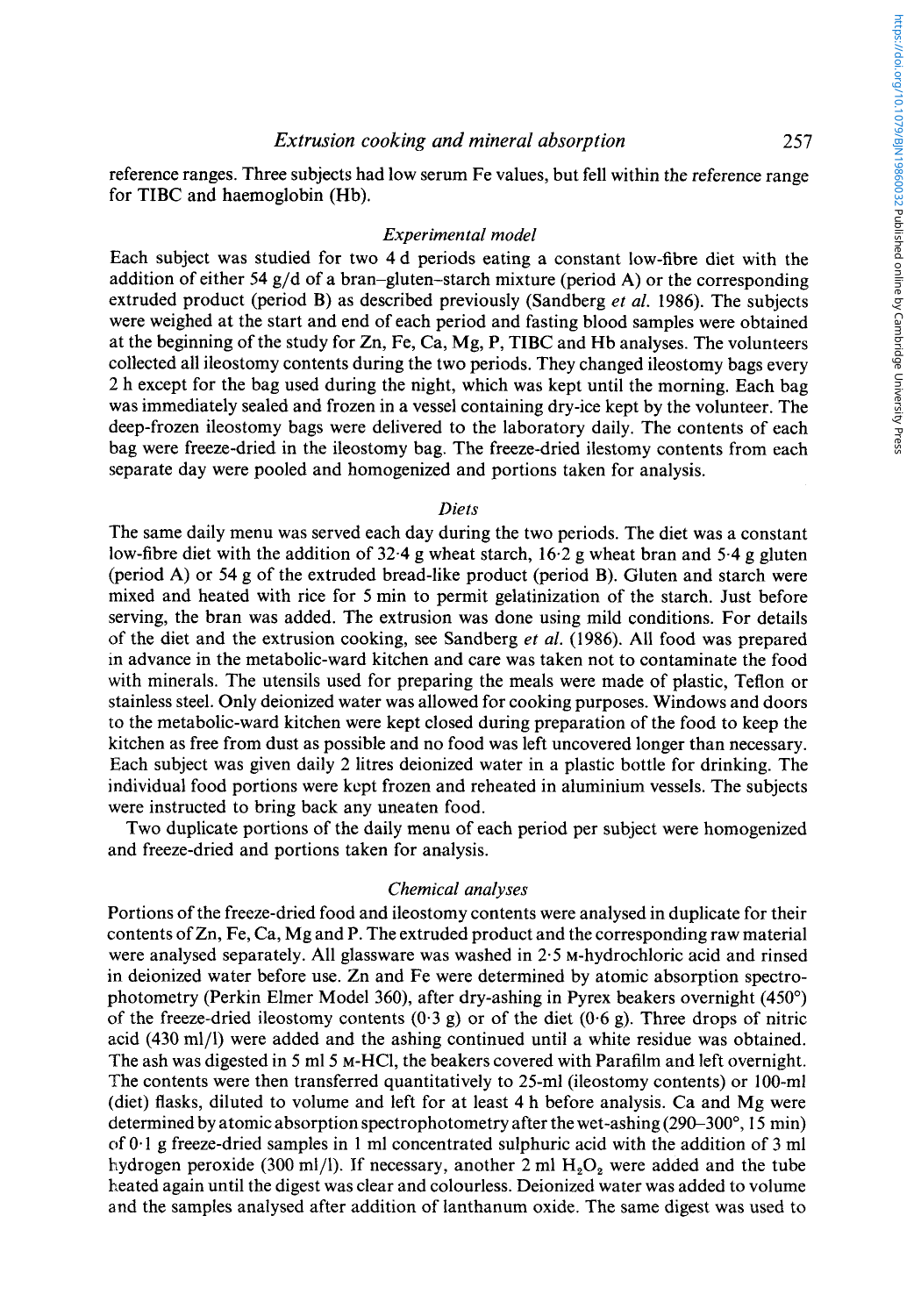# **258 B. KIVISTO AND OTHERS**

determine **P** according to Fiske & Subbarow (1925). Reference standards for Zn, Fe, Ca and Mg were prepared from Titrisol® (Mercks). Reference standard materials for Zn and Fe with concentrations representative of those found in the diet and ileostomy samples were run simultaneously and fell within the certified range (Orchard Leaves SRM 1571 and Bovine Liver SRM 1577(a); National Bureau of Standards, **USA).** Reference materials from our laboratory were used as controls for Ca, Mg and P analyses. The coefficients of variation for control materials of Zn, Fe, Ca, Mg and P were 3.1,4.4,4.1, 3.7 and **5.4%** respectively.

## *Calculations and statistical methods*

The apparent daily absorption was calculated as the difference between the intake and the amount found in the ileostomy contents.

For statistical comparison of the results from the two periods, Student's paired *t* test was used.

### *Ethical considerations*

This project was approved by the Research Ethical Committee at Sahlgren's Hospital.

### **RESULTS**

The daily intake of Zn, Fe, Ca, Mg and P from the low-fibre diet with the extruded product and the bran-gluten-starch mixture as well as the excretion in the ileostomy contents are shown in Table 2. The individual intakes were similar in the two periods. The extruded product and the bran-gluten-starch mixture contributed about 35% of the total intake of Fe and Mg,  $15\%$  of Zn and P and only  $2\%$  of the intake of Ca. The day-to-day variation in ileal mineral excretion in each 4 d period was small, the coefficient of variation being less than 15% in fifty-eight of the seventy 'balances'. The apparent daily absorption of Zn, Fe, Ca, Mg and P for each subject is shown in Table 3. Significantly lower apparent absorption  $(P < 0.05)$  from the extruded product than from the bran-gluten-starch mixture was found for Zn, Mg and P but not for Fe and Ca. The same differences were found for the mineral ileal excretions.

#### **DISCUSSION**

Earlier balance studies from our laboratory (Isaksson & Sjogren, 1967) have shown reliable mineral balances not to be reached until after  $1-2$  months on a constant diet in normal subjects. We have recently reported that undigested food components are completely excreted in the ileostomy contents on the day of consumption (Sandberg *et al.* 1981, 1983). Moreover, on a constant mineral intake, ileal excretion shows much less day-to-day variation compared with mineral faecal excretion in subjects with an intact colon (Isaksson & Sjogren, 1967). Therefore it is possible to obtain reliable results from short-term balance studies on subjects with an ileostomy (Sandberg *et al.* 1982).

Our present study shows the absorption from the small bowel only, where the main uptake takes place. Mineral absorption from the human colon remains to be established, but considerable uptakes from the colon of pigs are reported (Partridge, 1978).

While the intake of dietary fibre and phytic acid  $(1.5 \text{ mmol/d})$  was the same during the two periods of the present study, the digestion of phytic acid differed significantly (Sandberg *et al.* 1986). During the period with the bran-gluten-starch mixture, 44% of the phytic acid was recovered in the ileostomy contents, while the corresponding value for the period with the extruded product was  $72\%$ . It is therefore probable that the observed effect in the present study on mineral absorption of the extrusion-cooked product was mainly due to the presence of undigested phytic acid. Phytate-mineral complexes unavailable for absorption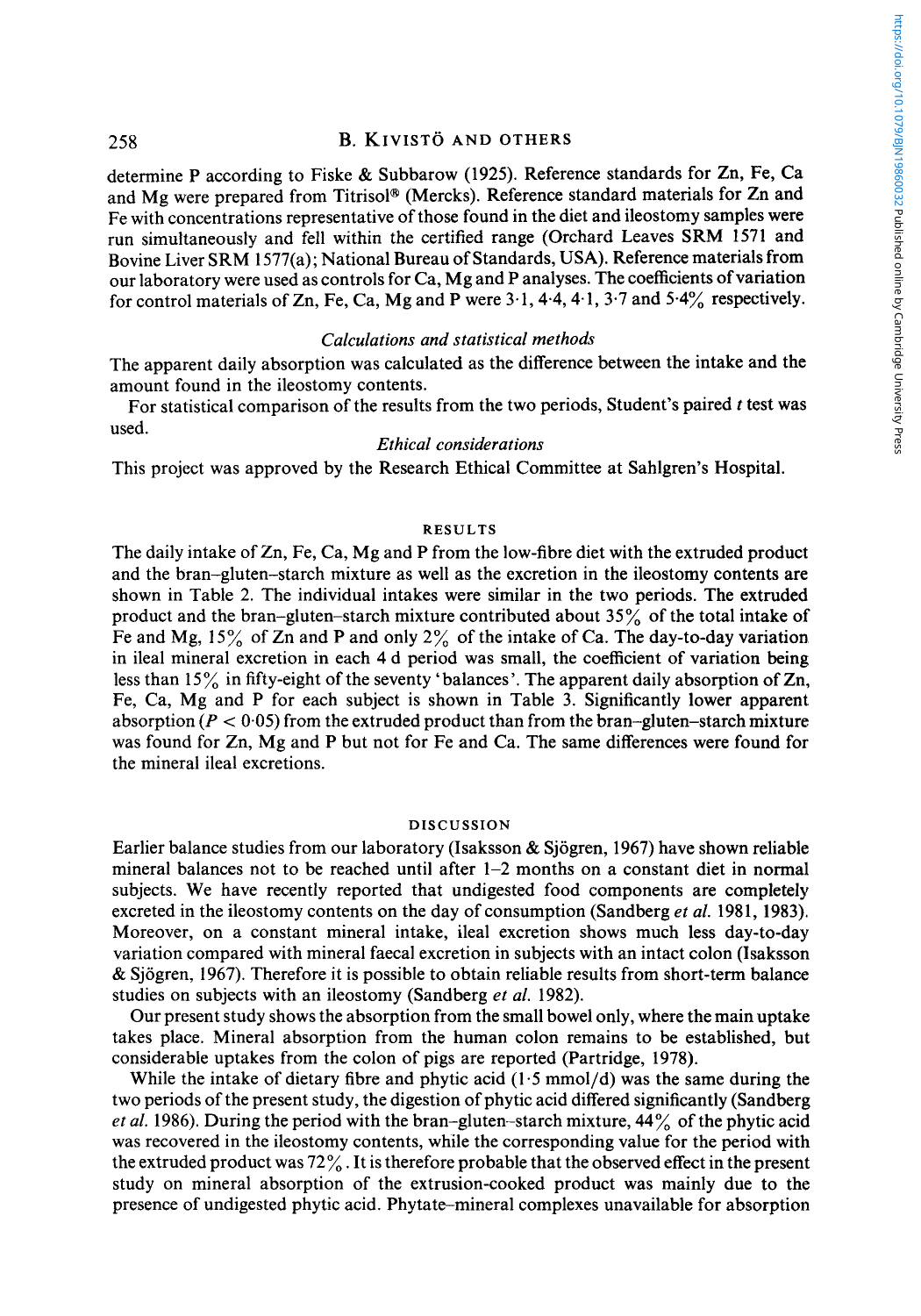| (mmol/24 h)<br>Phosphorus | S.<br>Mean<br>읽 | $\frac{1}{2}$<br>3.7<br>$\mathbf{1}$<br>9494<br>47.9<br>$\frac{6}{6}$   $\frac{6}{6}$<br>$\overline{\phantom{a}}$       | $\frac{2}{3}$ .4<br>20.8<br>24.6<br>$\begin{array}{c} 5 \\ 0 \\ 0 \end{array}$ | Extrusion cooking and mineral absorption<br>Phosphorus<br>(mmol/24 h) | $\blacksquare$<br>≺<br>$\blacksquare$ | 4.0<br>25.8<br>46.9<br>2<br>2014<br>2015 | 27.7<br>28.5<br>28.5 | 37.5<br>40.6<br>3.7 | 27.8<br>40.3<br>$34 - 7$<br>$\ddot{ }$<br>3.6 | 85346<br>8534<br>$35.2$<br>$36.4$<br>$\begin{array}{c}\n 0.6 \\  0.6\n \end{array}$ |      |
|---------------------------|-----------------|-------------------------------------------------------------------------------------------------------------------------|--------------------------------------------------------------------------------|-----------------------------------------------------------------------|---------------------------------------|------------------------------------------|----------------------|---------------------|-----------------------------------------------|-------------------------------------------------------------------------------------|------|
| (mmol/24 h)<br>Magnesium  | Mean            | つきこきり                                                                                                                   | $\frac{1}{8}$                                                                  | (mmol/24 h)<br>Magnesium                                              | ⋖                                     | \$.4<br>$\overline{0}$                   | 2.8                  |                     | $4.50$<br>$5.5$                               | $\frac{1}{2}$<br>$\frac{1}{2}$<br>$\frac{1}{2}$                                     |      |
| (mmol/24 h)<br>Calcium    | SE)             | $4-4$<br>3.3<br>$\vert$<br>$\overline{\phantom{a}}$                                                                     | 2.7<br>7.3                                                                     | (mmol/24 h)<br>Calcium                                                | $\blacksquare$                        | $\ddot{ }$<br>68                         | 3.9                  | $\frac{8}{5}$       | $-3.7 - 7.7$                                  |                                                                                     |      |
|                           | Mean            | 50<br>1990<br>1995                                                                                                      | $23.5$<br>$25.7$                                                               |                                                                       | ≺                                     | $-8.8$                                   |                      |                     | 0 8 9 9 9 9 7 9<br>0 9 8 9 9 9 0 1            |                                                                                     |      |
| $(\mu$ mol/24 h)<br>Iron  | £.              | $\mathbf{a}$<br>$\mathbf{r}$<br>$\mathbf{I}$                                                                            | $\frac{1}{2}$                                                                  | $(\mu$ mol $/24$ h)<br>Iron                                           | $\blacksquare$                        | 32.5<br>66.0                             | 11.9                 | 0.8                 | $-8 - 1$                                      | $\frac{57.8}{51.8}$                                                                 |      |
|                           | Mean            | 8888                                                                                                                    | $\frac{123}{124}$                                                              |                                                                       | ⋖                                     | $3893$<br>$382$                          |                      |                     | 6899777                                       |                                                                                     |      |
| $(\mu$ mol/24 h)<br>Zinc  | 氏               | $\overline{4}$<br>4                                                                                                     | <u>n s</u>                                                                     | $(\mu$ mol/24 h)<br>Zinc                                              | m                                     | $58.2$<br>$-5.5$<br>7.8                  |                      | 40.5                | $-11.2$<br>$-16.4$<br>$-18.1$<br>$-18.1$      |                                                                                     |      |
|                           | Mean            | ន្ទងន្ទង                                                                                                                | $rac{46}{150}$                                                                 |                                                                       | ⋖                                     | 48.4<br>$10-2$                           | 14.4                 | 50.5                |                                               | 8.1888                                                                              |      |
|                           |                 | Bran-gluten-starch mixture<br>Extruded product<br>Low-fibre diet<br>Low-fibre diet<br>Period A:<br>Period B:<br>Intake: | Output:<br>< ¤                                                                 |                                                                       | Period<br>Subject<br>no.              |                                          |                      |                     | ه                                             |                                                                                     | Mean |

Table 2. Daily intake and ileostomy output of minerals in seven subjects on a low-fibre diet with addition of 54 g bran-gluten-starch mixture **Table 2.** *Daily intake and ileostomy output of minerals in seven subjects on a low-&bre diet with addition of 54 g bran-gluten-starch mixture* 

https://doi.org/10.1079/BJN19860032 Published online by Cambridge University Press https://doi.org/10.1079/BJN19860032 Published online by Cambridge University Press

 $SO(3)$  significant.  $\Omega$ NS, not significant.

**259**